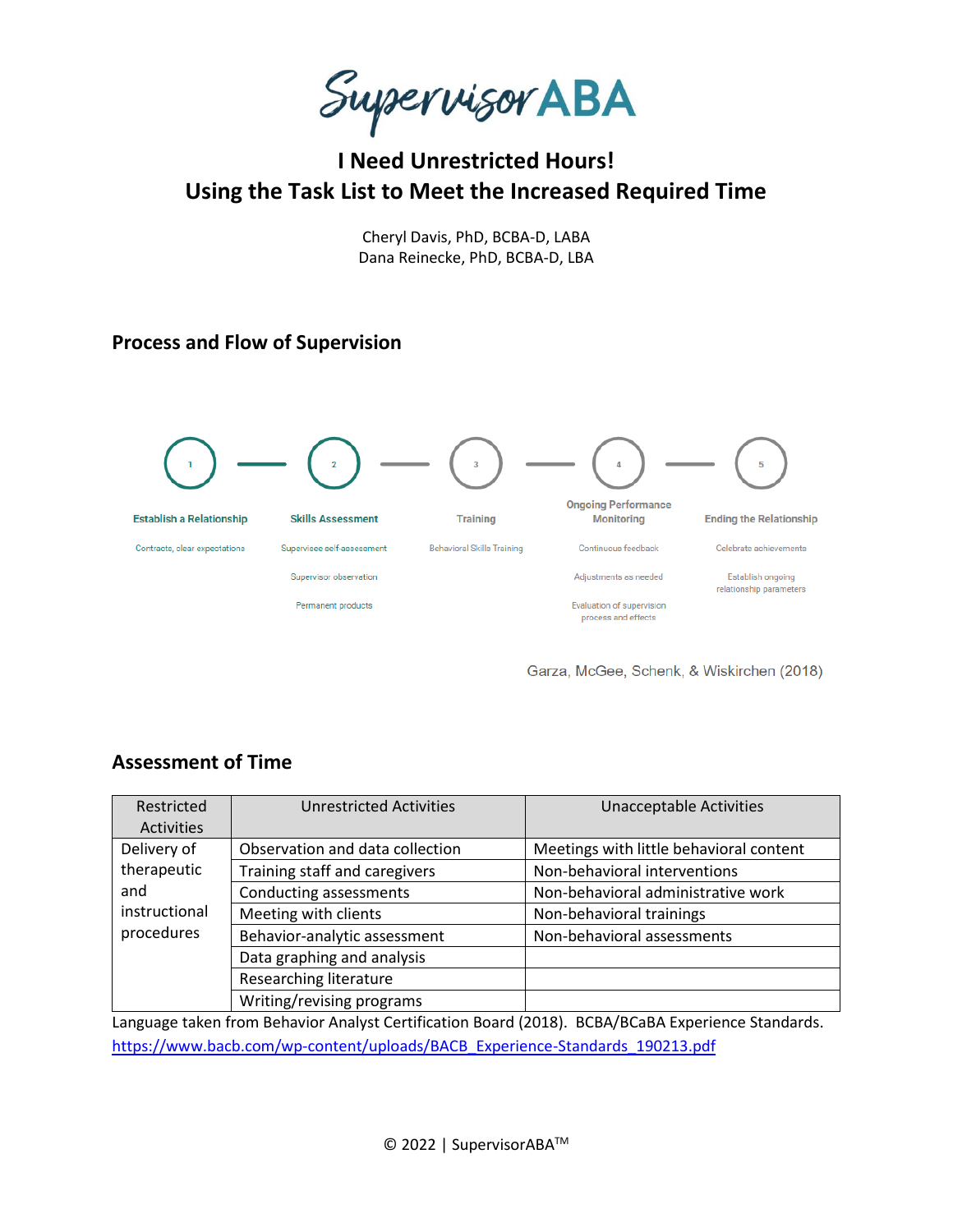Supervisor ABA

# **Sample Unrestricted Activities**

## **Observation and data collection**

- Conduct IOA on client program(s), compare results, retrain staff or refine data collection system
- Conduct treatment integrity checks across staff and/or parents
- Observe client and take ABC data
- Use varied data collection methods for the same target behavior, summarize results and compare to true values
- Design data sheets, including operational definitions, directions for use, explanation of measurement system
- Create time sampling data collection system, take baseline data, summarize results, determine appropriate interval, train staff on system
- Graph ongoing data, interpret results and present to staff, parent/guardian, professional staff both written and orally
- Summarize trials to criterion data to determine skill acquisition rate, present to staff, parent/guardian, professional staff both written and orally

## **Training staff and caregivers**

- Review relevant literature on caregiver staff/training
- Review BST literature and develop plan to implement
- Review performance feedback literature
- Develop a hands-on training using BST and performance feedback for staff/caregivers
- Develop and deliver a formal presentation and materials on a selected topic
- Conduct IOA on client program(s), compare results, retrain staff/caregiver or refine programming
- Conduct treatment integrity checks across staff/caregiver and deliver feedback

## **Conducting assessments related to the need for behavioral intervention**

- Case/record review
- Conduct formal and informal skill assessments
- Parent/teacher/caregiver interview
- Observe client in natural setting
- Review current programming
- Summarize assessment results in written report
- Present findings to stakeholders
- Review literature for interventions to target identified skills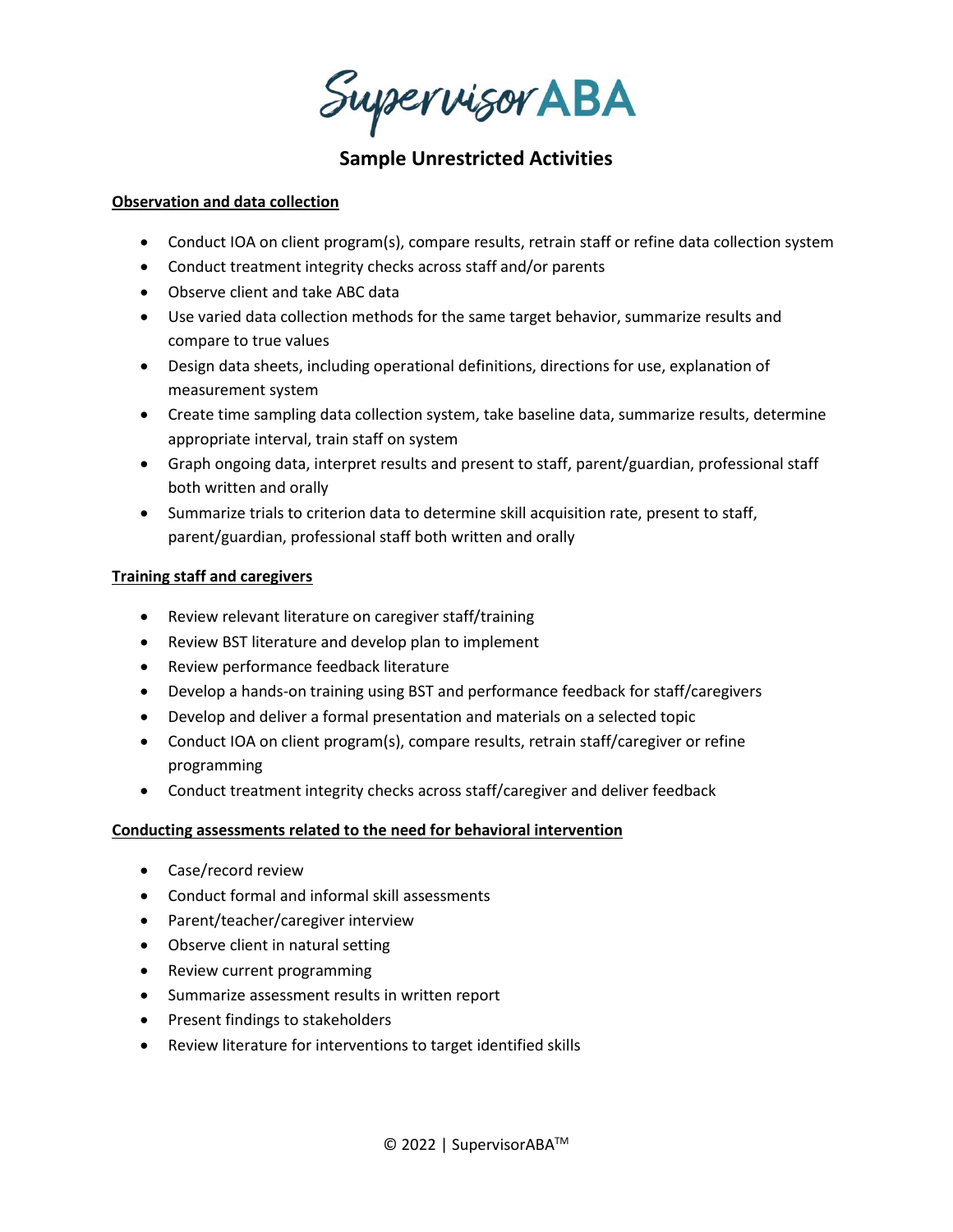Supervisor ABA

#### **Meeting with clients about behavior-analytic programming and services**

- State intervention goals in observable and measurable terms that are understandable to the client/stakeholders
- Interview stakeholders to determine priorities for goals
- Conduct relevant assessments and review results with client/stakeholders
- Use assessments to determine needs for service and make recommendations
- Identify potential interventions based on assessment results and the best available scientific evidence
- Discuss the risks and benefits of interventions with clients/stakeholders
- Recommend intervention goals and strategies based on such factors as client preferences, supporting environments, risks, constraints, and social validity
- Make data-based decisions about the effectiveness of the intervention and the need for treatment revision

#### **Conducting behavior-analytic assessments**

- Review the literature about the assessment procedure/tool
- Functional behavior assessment
- Functional analyses
- Stimulus preference assessments
- Research appropriate assessment tools
- Identify assessment tools and learn how to implement them
- Skills based assessments
- Social skills assessments
- Adaptive living skills assessments
- Summarize results in written format
- Make recommendations based on results, consultation, research
- Present results to client/guardian, staff, colleagues

## **Data graphing and analysis**

- Review literature about graphing and analysis
- Learn graphing software program to use for client data
- Review current data and determine best visual analysis display method
- Develop graph(s) of client data
- Summarize results and suggest next steps
- Present findings to stakeholders